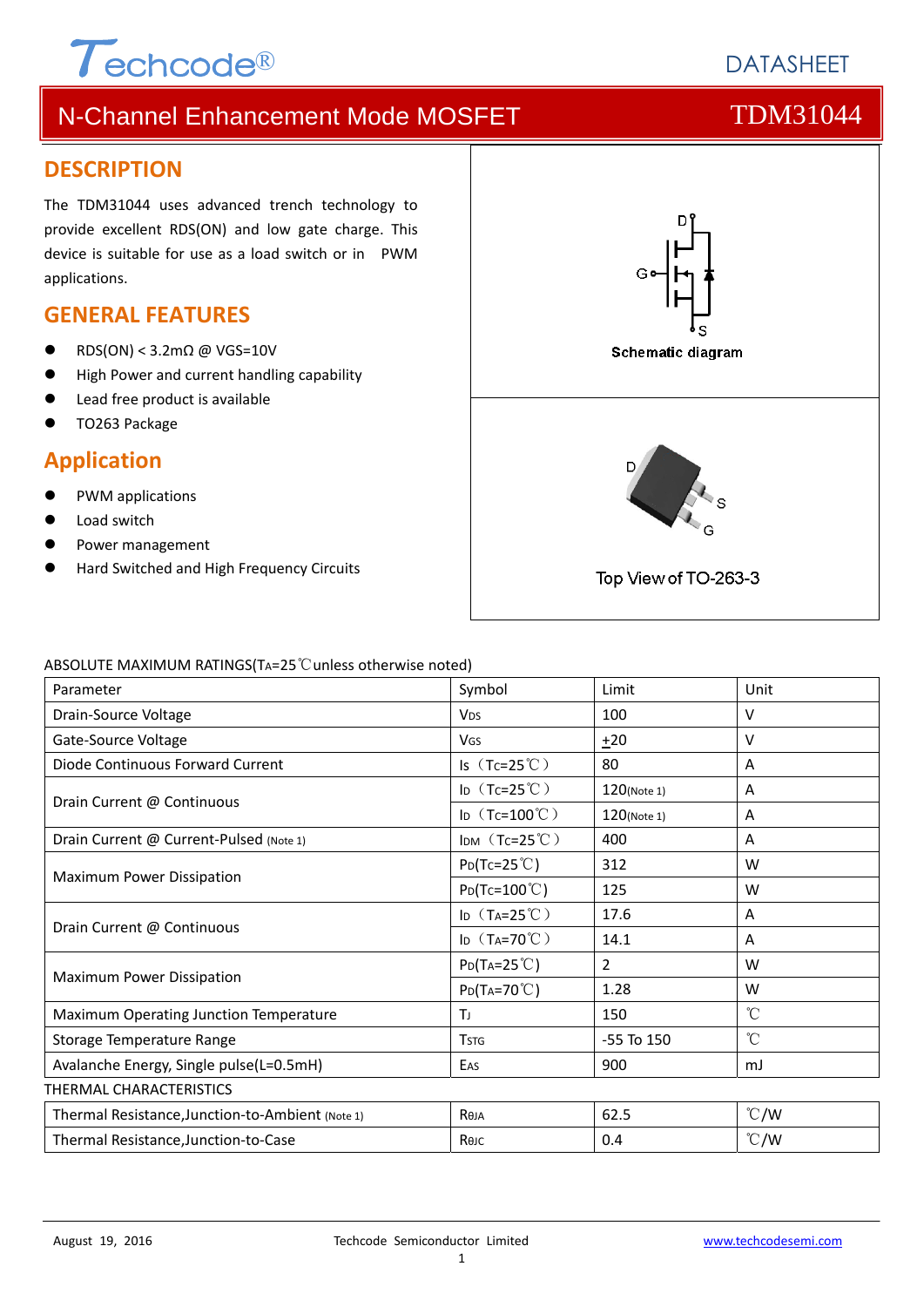

#### **ELECTRICAL CHARACTERISTICS (TA=25**℃**unless otherwise noted)**

| Parameter                                 | Symbol                  | Condition                                         | Min                      | Typ            | Max                      | Unit      |  |
|-------------------------------------------|-------------------------|---------------------------------------------------|--------------------------|----------------|--------------------------|-----------|--|
| OFF CHARACTERISTICS                       |                         |                                                   |                          |                |                          |           |  |
|                                           |                         |                                                   | 100<br>$\sim$            |                | $\overline{a}$           |           |  |
| Drain-Source Breakdown Voltage            | <b>BV<sub>DSS</sub></b> | VGS=0V ID=250µA                                   |                          |                |                          | $\vee$    |  |
| Zero Gate Voltage Drain Current           | <b>IDSS</b>             | VDS=80V,VGS=0V                                    |                          | $\overline{a}$ | $\mathbf{1}$             | $\mu$ A   |  |
| Gate-Body Leakage Current                 | <b>IGSS</b>             | VGS=±20V,VDS=0V                                   | $\Box$                   | ±100           | nA                       |           |  |
| <b>ON CHARACTERISTICS (Note 2)</b>        |                         |                                                   |                          |                |                          |           |  |
| <b>Gate Threshold Voltage</b>             | VGS(th)                 | VDS=VGS, ID=250µA                                 | 2                        | 3              | $\overline{4}$           | $\vee$    |  |
| Drain-Source On-State Resistance          | R <sub>DS</sub> (ON)    | VGS=10V, ID=40A                                   | L.                       | 2.6            | 3.2                      | $m\Omega$ |  |
| DYNAMIC CHARACTERISTICS (Note3)           |                         |                                                   |                          |                |                          |           |  |
| Gate Resistance                           | $R_G$                   | VDS=0V, VGS=0V, F=1.0MHz                          | $\blacksquare$           | 1.0            | $\sim$                   | Ω         |  |
| Input Capacitance                         | Ciss                    | VDS=30V, VGS=0V, F=1.0MHz                         | ÷,                       | 6500           | 8400                     | PF        |  |
| <b>Output Capacitance</b>                 | Coss                    |                                                   | ÷.                       | 3100           | $\sim$                   | PF        |  |
| Reverse Transfer Capacitance              | Crss                    |                                                   | L.                       | 100            | $\sim$                   | PF        |  |
| <b>SWITCHING CHARACTERISTICS (Note 3)</b> |                         |                                                   |                          |                |                          |           |  |
| Turn-on Delay Time                        | $td($ on $)$            | VDS=30V, RL=30 $\Omega$ , VGEN=10V, RG=6 $\Omega$ | $\overline{\phantom{a}}$ | 30             | 55                       | nS        |  |
| Turn-on Rise Time                         | tr                      | $ID=1A$                                           | $\overline{\phantom{a}}$ | 25             | 45                       | nS        |  |
| Turn-Off Delay Time                       | $td($ off $)$           |                                                   | $\overline{\phantom{0}}$ | 115            | 205                      | nS        |  |
| Turn-Off Fall Time                        | tf                      |                                                   | $\blacksquare$           | 160            | 290                      | nS        |  |
| <b>Total Gate Charge</b>                  | Q <sub>g</sub>          | VDS=50V,ID=40A,VGS=10V                            |                          | 130            | 180                      | nC        |  |
| Gate-Source Charge                        | Qgs                     |                                                   |                          | 33             | $\overline{\phantom{a}}$ | nC        |  |
| Gate-Drain Charge                         | Qgd                     |                                                   | ÷.                       | 37             | $\overline{\phantom{a}}$ | nC        |  |
| Body Diode Reverse Recovery Time          | Trr                     | IF=40A, dl/dt=100A/µs                             | $\overline{\phantom{0}}$ | 90             | $\overline{a}$           | nS        |  |
| Body Diode Reverse Recovery Charge        | Qrr                     |                                                   | ÷,                       | 240            | $\mathbb{Z}$             | nC        |  |
| DRAIN-SOURCE DIODE CHARACTERISTICS        |                         |                                                   |                          |                |                          |           |  |
| Diode Forward Voltage (Note 2)            | <b>V</b> sp             | VGS=0V,Is=40A                                     | $\blacksquare$           | 0.8            | 1.3                      | $\vee$    |  |
| NOTES:                                    |                         |                                                   |                          |                |                          |           |  |

1. Pulse width limited by max. junction temperature.

2. Pulse Test: Pulse Width  $\leq 300$ μs, Duty Cycle  $\leq 2\%$ .

3. Guaranteed by design, not subject to production testing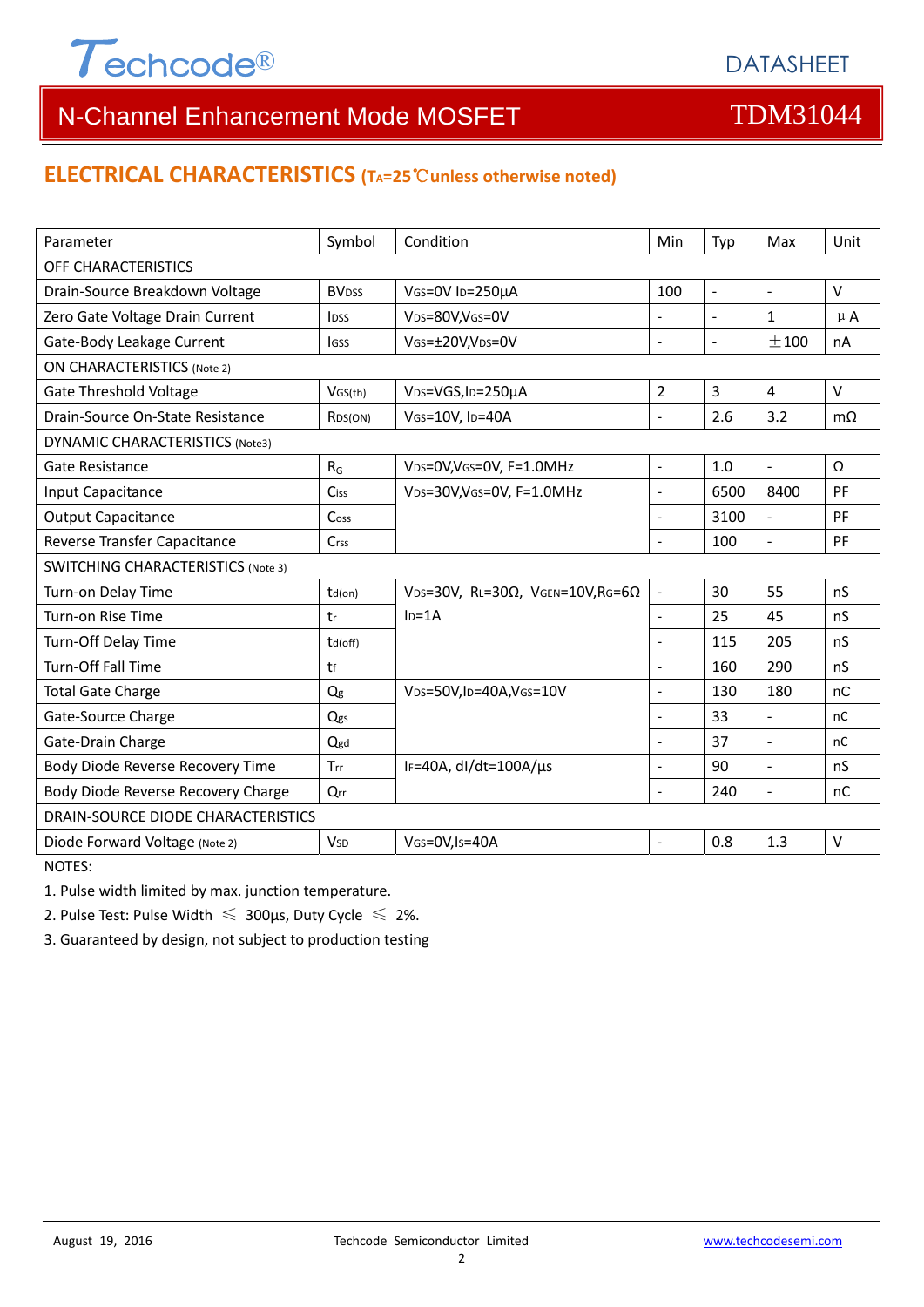

#### **Typical Operating Characteristics**







#### **Thermal Transient Impedance**



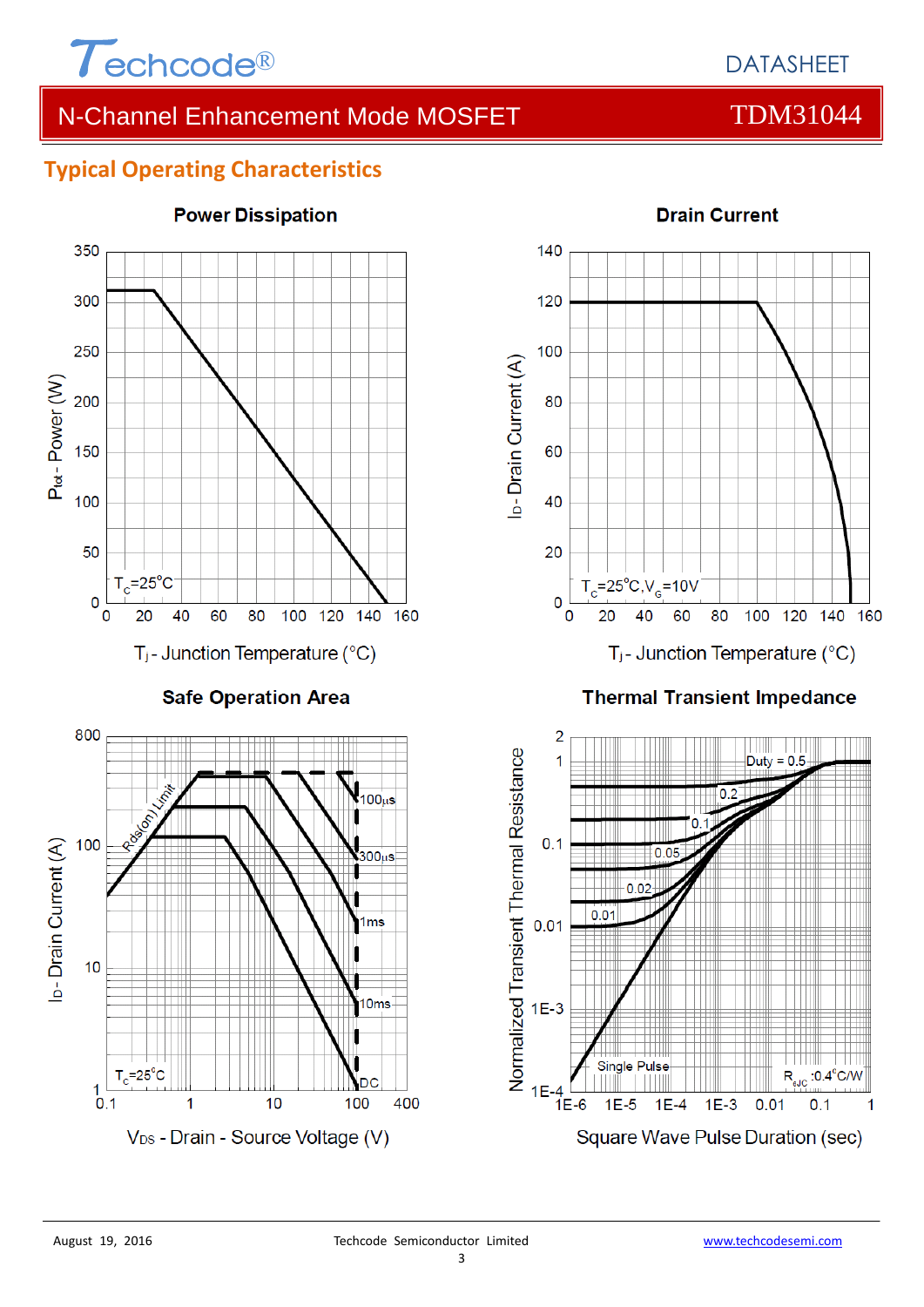

# **Typical Operating Characteristics(Cont.)**



#### **Output Characteristics**



#### **Drain-Source On Resistance**

 $0.4$ 

 $0.2\begin{array}{|c|} \hline 0.2 & -50 \end{array}$ 

 $-25$ 

 $\overline{0}$ 

25

50

T<sub>j</sub> - Junction Temperature (°C)

75

100 125 150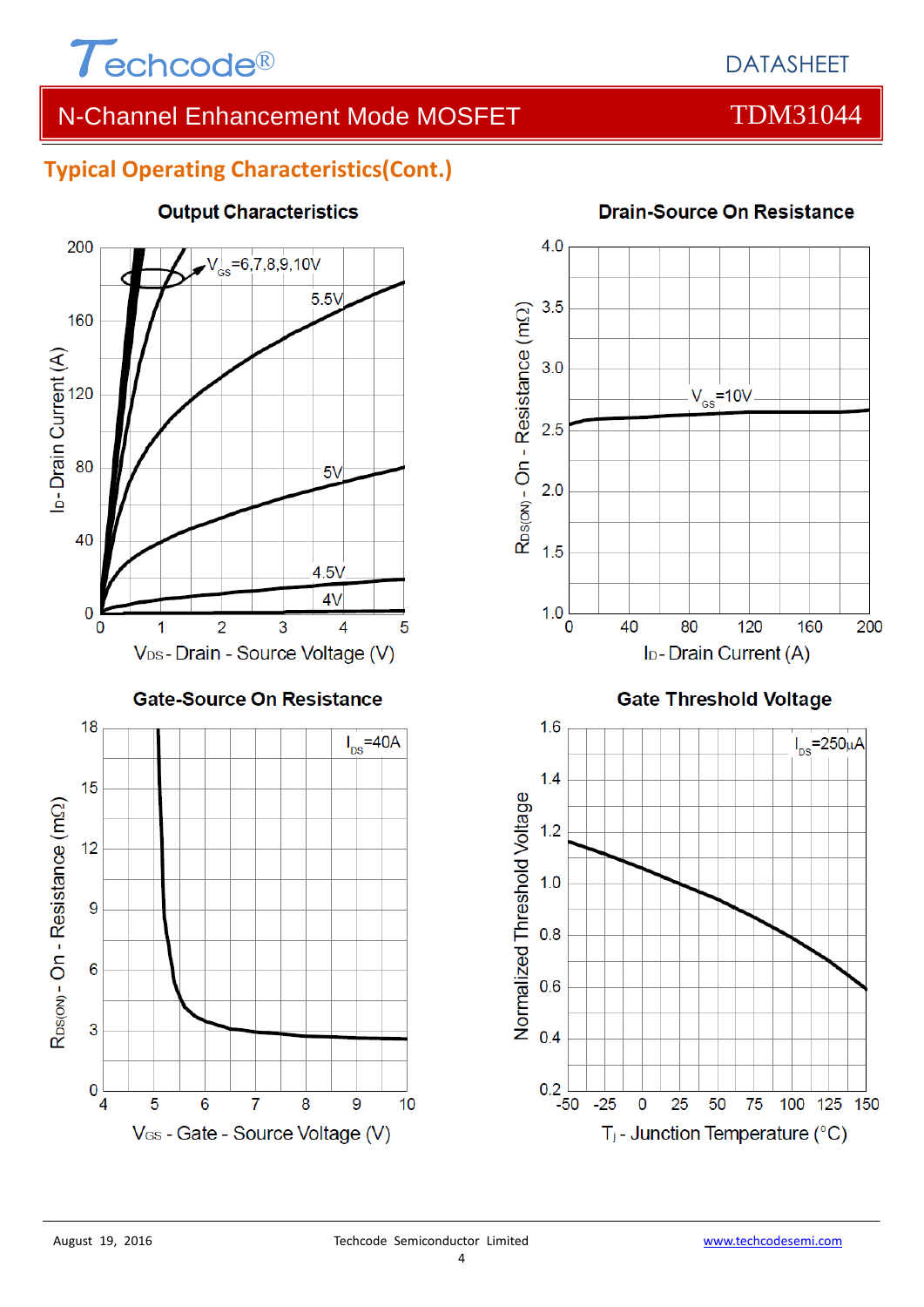

### **Typical Operating Characteristics(Cont.)**



#### **Drain-Source On Resistance**



#### **Source-Drain Diode Forward**

Q<sub>G</sub> - Gate Charge (nC)

80

100

120

140

60

 $\overline{4}$ 

3

 $\overline{2}$ 

1

 $\overline{0}$ 

0

20

40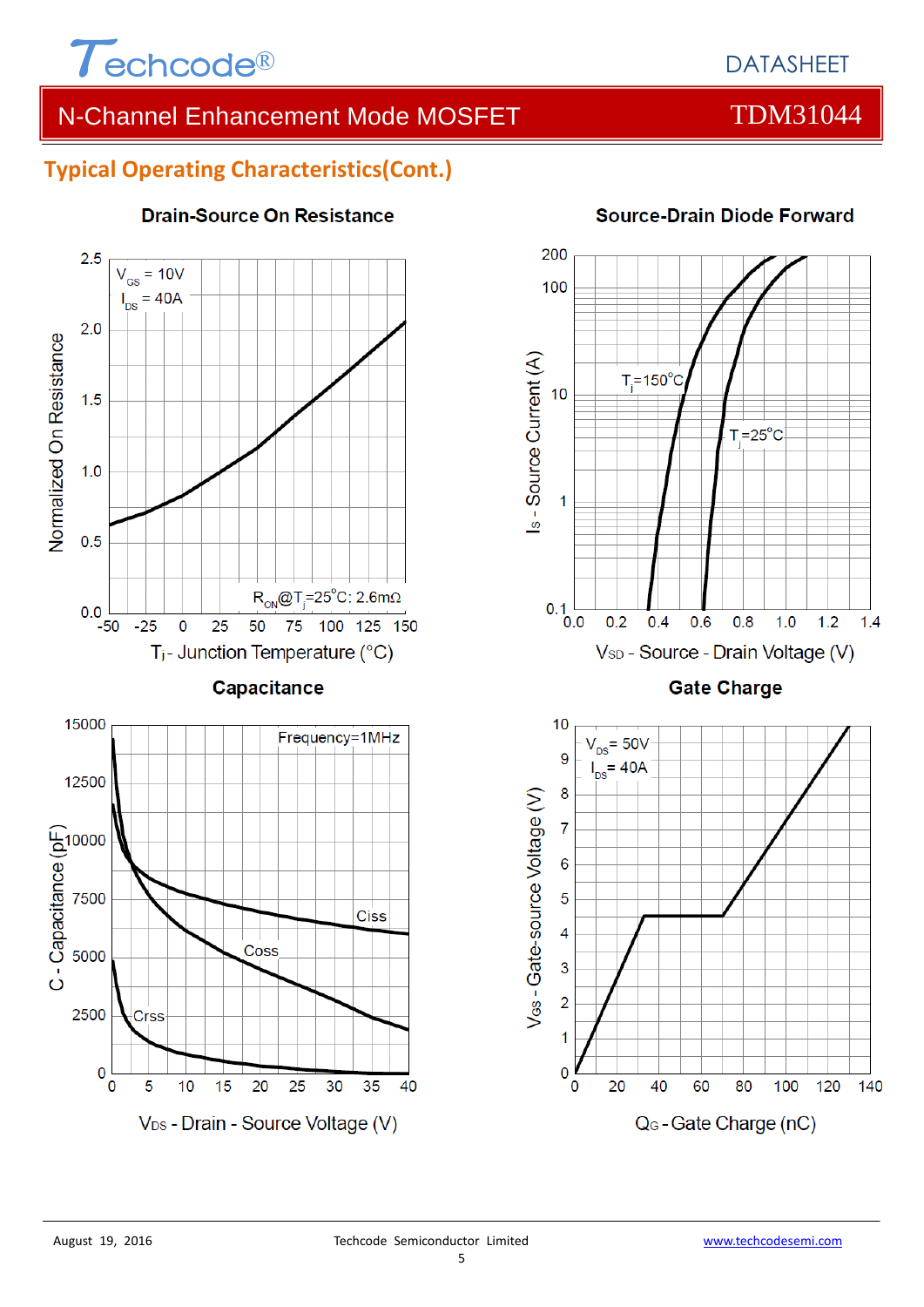

킈

d

과

ᆋ

E

### **Package Information**

#### TO263 Package

|                  |                                 |                               |                                 | 0.25      |  |  |  |  |
|------------------|---------------------------------|-------------------------------|---------------------------------|-----------|--|--|--|--|
|                  | TO-263-3                        |                               |                                 |           |  |  |  |  |
| <b>v&gt;™ao_</b> | <b>MILLIMETERS</b>              |                               | <b>INCHES</b>                   |           |  |  |  |  |
|                  | MIN.                            | MAX.                          | MIN.                            | MAX.      |  |  |  |  |
| Ā                | 4.06                            | 4.83                          | 0.160                           | 0.190     |  |  |  |  |
| A1               | 0.00                            | 0.25                          | 0.000                           | 0.010     |  |  |  |  |
| b                | 0.51                            | 0.99                          | 0.020                           | 0.039     |  |  |  |  |
| b2               | 1.14                            | 1.78                          | 0.045                           | 0.070     |  |  |  |  |
| c                | 0.38                            | 0.74                          | 0.015                           | 0.029     |  |  |  |  |
| c2               | 1.14                            | 1.65                          | 0.045                           | 0.065     |  |  |  |  |
| D                | 8.38                            | 9.65                          | 0.330                           | 0.380     |  |  |  |  |
| D1               | 6.00                            | 9.00                          | 0.236                           | 0.354     |  |  |  |  |
| Е                | 9.65                            | 11.43                         | 0.380                           | 0.450     |  |  |  |  |
| E1               | 6.22                            | 9.00                          | 0.245                           | 0.354     |  |  |  |  |
| e                | 2.54 BSC                        |                               | 0.100 BSC                       |           |  |  |  |  |
| Η                | 14.61                           | 15.88                         | 0.575                           | 0.625     |  |  |  |  |
| L                | 1.78                            | 2.79                          | 0.070                           | 0.110     |  |  |  |  |
| L1               | -                               | 1.68                          |                                 | 0.066     |  |  |  |  |
| L2               |                                 | 1.78                          |                                 | 0.070     |  |  |  |  |
| θ                | $\overline{\mathbf{0}^{\circ}}$ | $8^\circ$                     | $\mathbf{0}^{\overline{\circ}}$ | $8^\circ$ |  |  |  |  |
|                  |                                 | Note : Follow JEDEC TO 263 AR |                                 |           |  |  |  |  |

NOTE : FOIIOW JEUEU TU-ZOS AB.



UNIT: mm

RECOMMENDED LAND PATTERN



DATASHEET